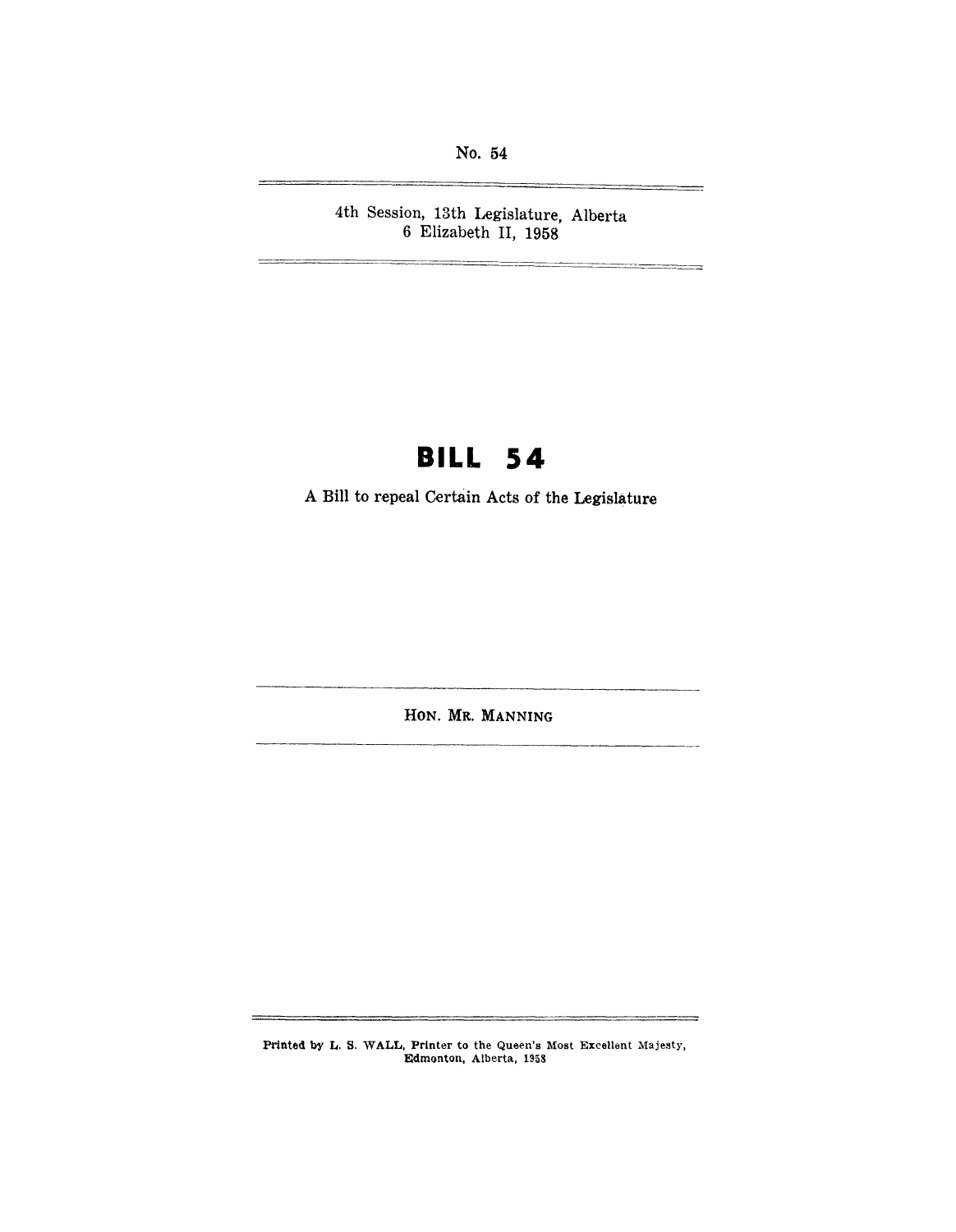**Explanatory Note** 

**I.** The Acts herein referred to are repealed:

(a) The University of Alberta Hospital Act (1924) has been superceded by later provisions and agreements respecting'payments to the hospital for resident city indigents and is therefore repealed.

(b) The Special Areas School Divisions Capital Assistance Act authorizes the lending of money from the General Revenue Fund to special area school divisions for construction of schools. Since such authority resides in the Government under The Treasury Department Act investment provisions (section 31), this Act is repealed.

(c) The Retirement Pension Act is repealed as it has not been used and is no longer required.

(d) The Crown Property Municipal Grants Act, which provides for grants (in certain cases of ownership of real property) in lieu of municipal taxes, is repealed as in the cases provided for it is intended to pay the amount of the tax from appropriations for that purpose.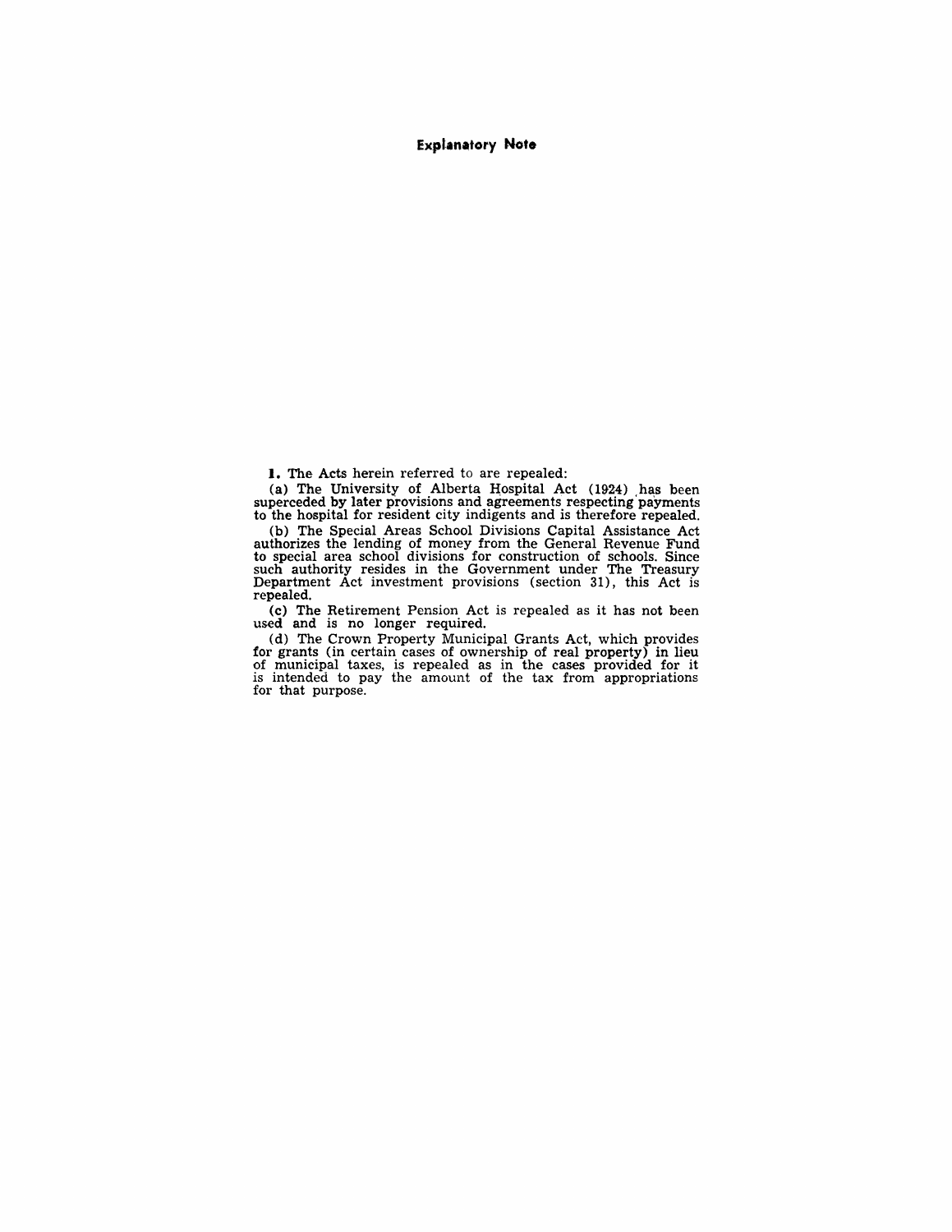### **BI L L**

#### No. 54 of 1958.

#### An Act to repeal Certain Acts of the Legislature

#### *(Assented to* , 1958)

HER MAJESTY, by and with the advice and consent of the Legislative Assembly of the Province of Alberta, enacts as follows:

1. The following Acts are hereby repealed:

- *(a) The University of Alberta Hospital Act,* being chapter 27 of the Statutes of Alberta, 1924;
- *(b) The Special Areas School Divisions Capital Assistance Act,* being chapter 318 of the Revised Statutes of Alberta, 1955;
- *(c) The Retirement Pension Act,* being chapter 289 of the Revised Statutes of Alberta, 1955;
- *(d) The Croton Property Municipal Grants Act,* being chapter 72 of the Revised Statutes of Alberta, 1955.

2. This Act comes into force on the day upon which it is assented to.